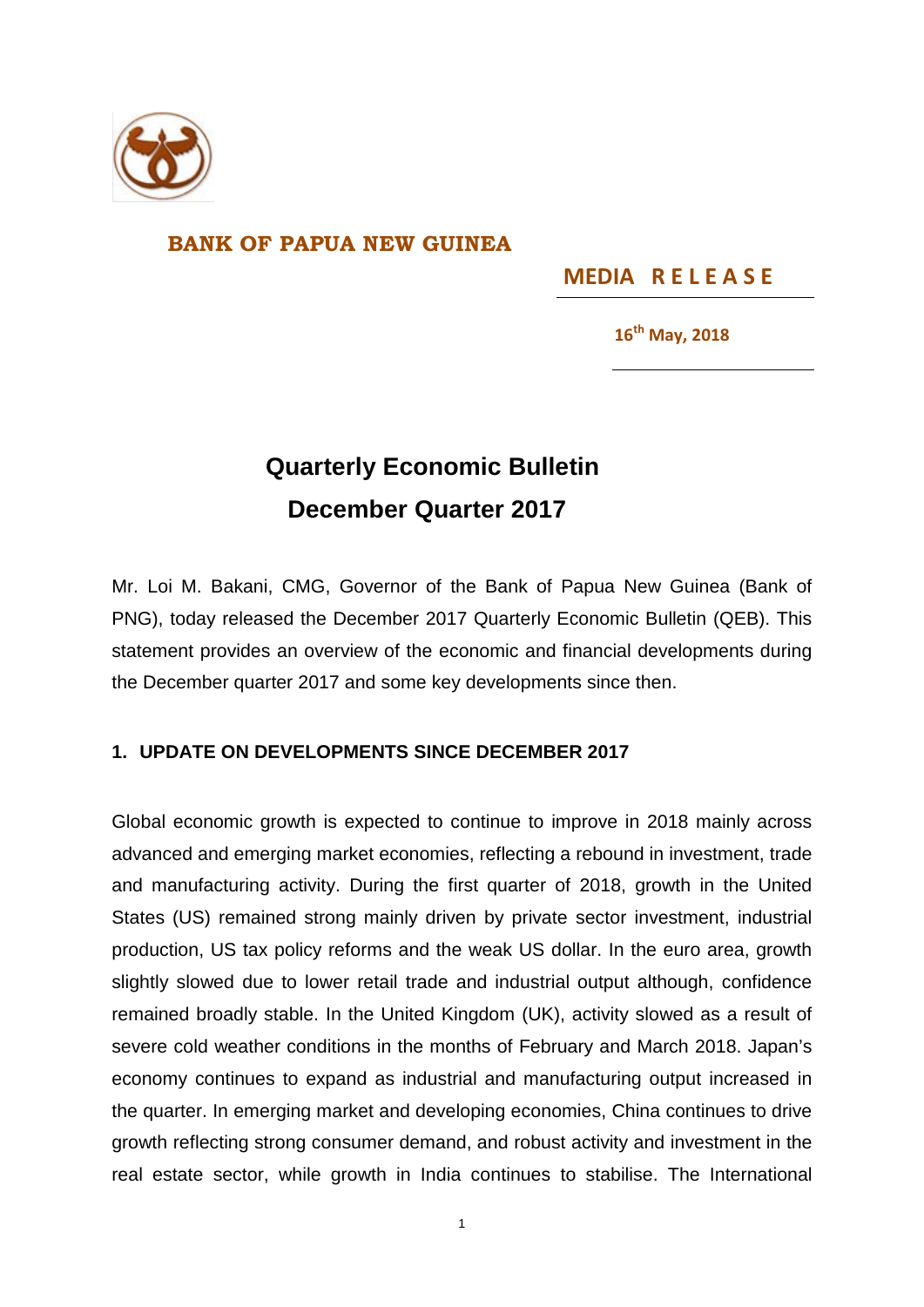Monetary Fund (IMF) in its April 2018 publication of World Economic Outlook (WEO) maintained its global growth forecast at 3.9 percent for 2018, from the last update made in January 2018.

Governor Bakani mentioned that international commodity price data from the World Bank published on the  $04<sup>th</sup>$  of March 2018, showed mixed trends in the prices of major commodities. Price indices of energy and precious metals declined by 5.36 percent and 0.54 percent respectively, while the non-energy price index increased by 1.16 percent. The decline in energy prices reflected drop in crude oil and Liquefied Natural Gas (LNG) prices by 4.18 percent and 16.32 percent, respectively. The decline in the price index of precious metal was attributed to lower prices of gold and silver by 0.04 percent and 0.29 percent, respectively. The increase in the non-energy price index was driven by higher prices of agricultural commodities and metals by 1.67 percent and 0.04 percent, respectively. Oil prices averaged to US\$65.0 per barrel in the first quarter of 2018.

The Governor highlighted that the recent earthquake in the Southern Highlands in February 2018 was one of the biggest disasters ever experienced in the history of PNG causing some damages to the mining, oil and LNG project facilities, and road infrastructure as well as loss of lives. Temporary closure of these projects and loss of production and exports from the mineral sector has adversely affected activity in the March quarter and growth outlook for 2018. However, the earlier than expected resumption of production by the affected resource companies in less than two months and increase in production and export is expected to lessen the impact estimated initially. The assessment of the earthquake disaster is on-going due to information gaps and the full impact will be known in the near future.

Governor Bakani plans to introduce some changes to the use of Repurchase Agreement Facility (Repo), an instrument for Open Market Operations to facilitate liquidity management and achieve monetary policy objective of the Bank. Two changes to be introduced are: (1) Repo will be secured where the borrowing bank will pledge its holding of Government securities as collateral and, (2) Intra-day financing facility to be introduced for clearance of shortfalls in the exchange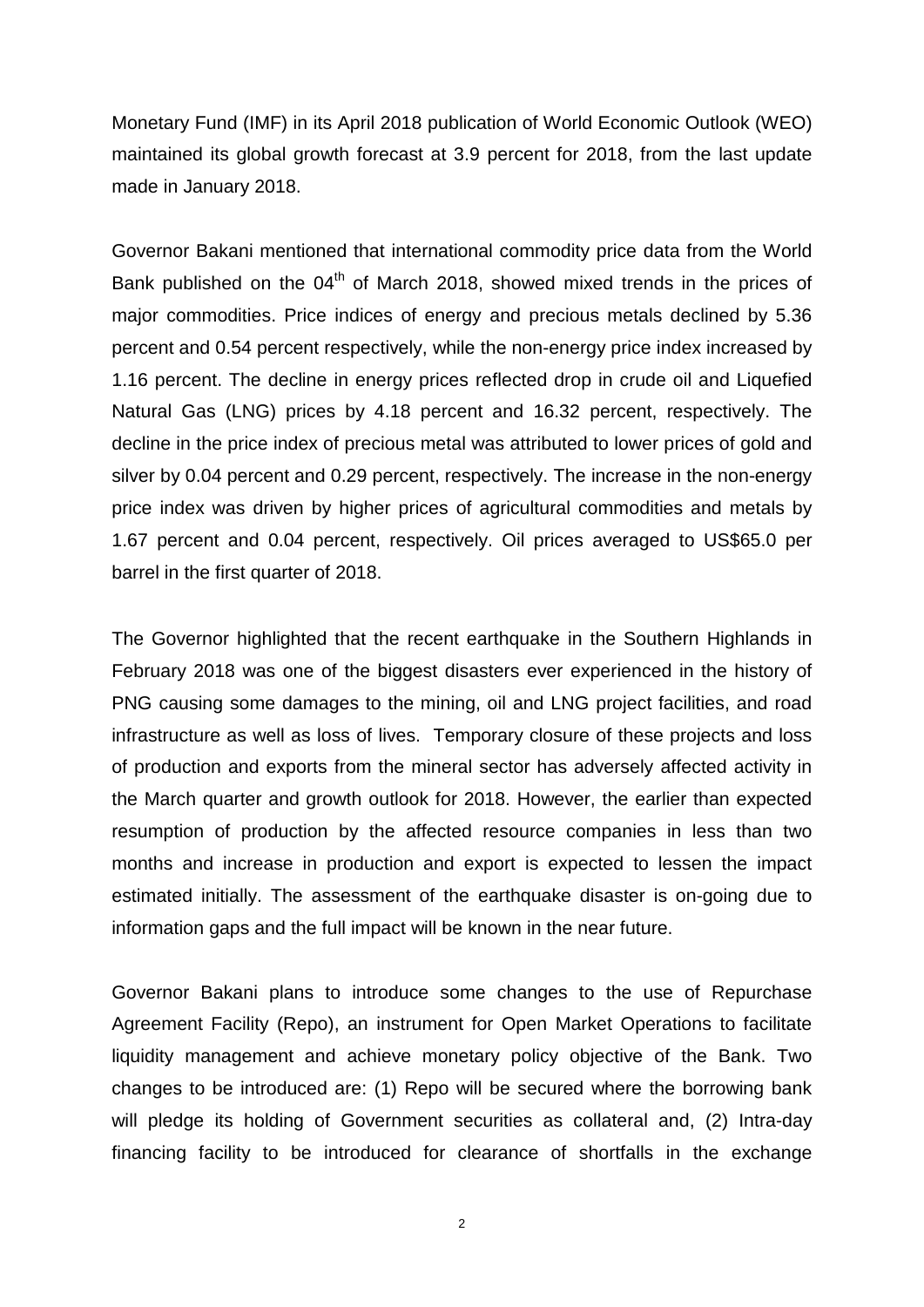settlement account balance of banks. On the other hand, the Central Bank can pledge its securities to diffuse liquidity (reverse repo) from the commercial banks for monetary policy purposes. The Repo or reverse repo will be priced at the Kina Facility Rate (KFR) and a margin.

He noted that the inflation outlook (April 2018 WEO) for the advanced economies is to pick up to about 2.0 percent in 2018, which implies that the impact of imported inflation to domestic prices in PNG is not of a grave concern. Domestic annual headline inflation has trended downward to 4.7 percent in the December quarter of 2017, mainly reflecting lower prices of seasonal items (fruits, vegetables and betelnut). The seasonal items continue to have a major impact on the overall movement of prices. However, he cautioned that whilst headline inflation is falling, the underlying inflation measures have increased during the same period. Bank of PNG's monthly Retail Price Index (RPI) for January and February of 2018 support this increasing trend in underlying measures and build-up in price pressures mainly reflecting the pass-through effect of the depreciation of the kina exchange rate. He reiterated that the Bank will continue to closely monitor this trend.

The Governor mentioned that from end of December 2017 to the 29<sup>th</sup> of March 2018, the average daily kina exchange rate depreciated against all major currencies. It depreciated against the euro by 6.1 percent to  $\bigoplus$  2513, pound sterling by 5.3 percent to £0.2218, yen by 4.7 percent to ¥33.4613, Australian dollar by 3.0 percent to A\$0.3929, and the US dollar by 0.8 percent to US\$0.3088. As at  $30<sup>th</sup>$  April 2018, the kina exchange rate against the US dollar was US\$0.3075, Australian dollar was A\$0.4065, euro was €0.2535, pound sterling was £0.2231 and the yen was ¥33.570. These currency movements resulted in the Trade Weighted Index (TWI) depreciating by 3.72 percent to 28.89 as at  $30<sup>th</sup>$  March 2018 before further depreciating by 0.3 percent to  $28.81$  as at  $30<sup>th</sup>$  April 2018.

As at 30<sup>th</sup> April 2018, the level of foreign exchange reserves was K 5,339.32 (US\$ 1,668.54) million, compared to K5,461.2 (US\$1,717.5) million at the end of December 2017.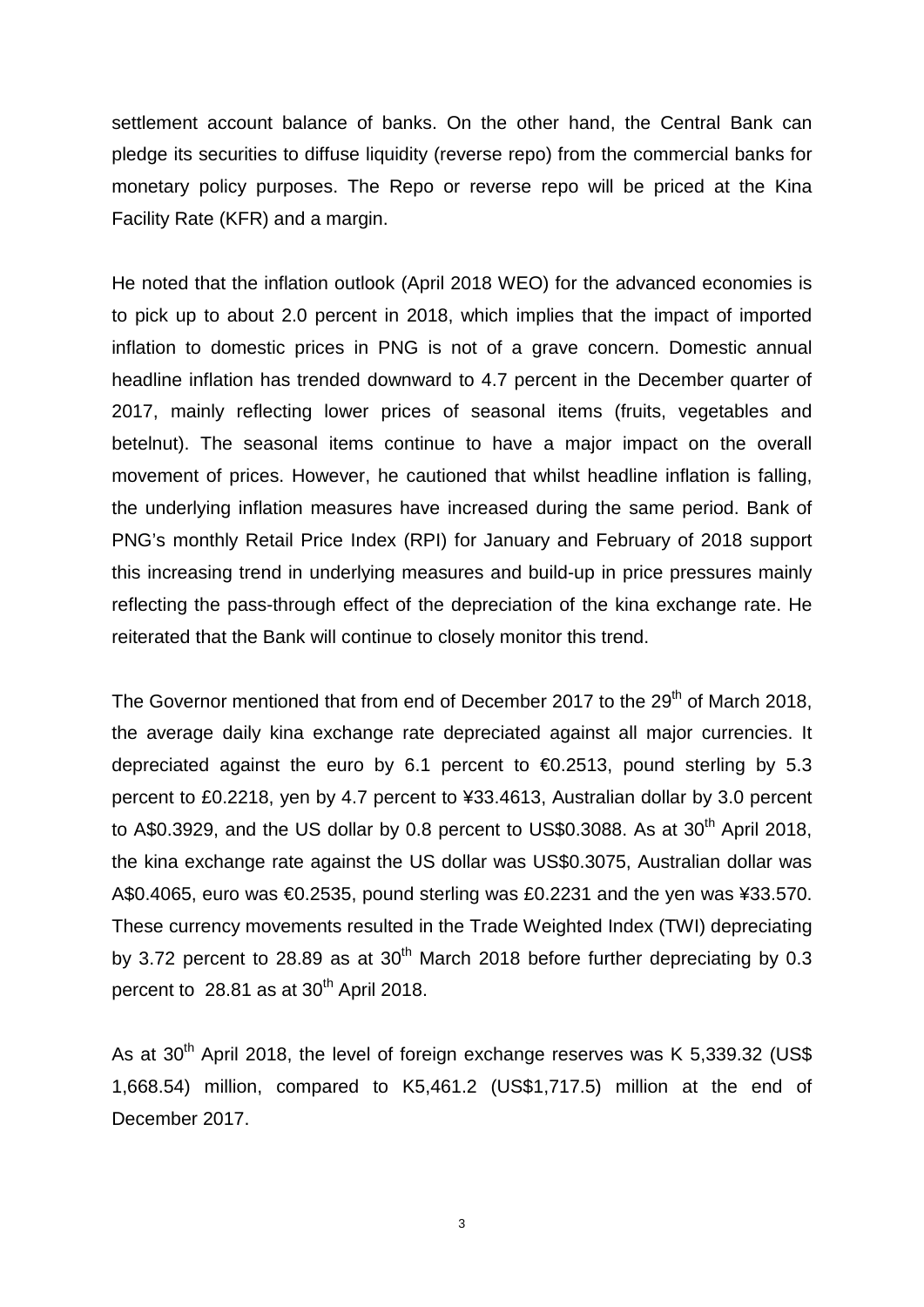## **2. OVERVIEW OF THE DEVELOPMENTS IN THE DECEMBER QUARTER OF 2017**

Governor Bakani mentioned that economic indicators available to the Bank of PNG point to a higher growth in 2017, compared to 2016, mainly driven by the mineral sector. Improvement in the international commodity prices and higher production of most of Papua New Guinea's major exports contributed to this growth. Consequently, the balance of payments recorded a higher surplus in 2017, compared to 2016. Increased foreign exchange inflows combined with the intervention from the Central Bank, assisted in improving the availability of foreign currency in the domestic market. A decline in the employment level in 2017 and lower sales by the non-mineral private sector for the nine months to September were indicative of low activity in the non-mineral sector. The stability of the kina against the US dollar over the year to September before depreciating in the December quarter contained the effect of the exchange rate pass-through to domestic inflation. This, combined with lower prices of seasonal items resulted in easing of the annual headline inflation to 4.7 percent in the December quarter of 2017. Taking into consideration the macroeconomic conditions and movement in prices, the Bank maintained a neutral monetary policy stance by keeping the monthly Kina Facility Rate (KFR) at 6.25 percent throughout 2017.

Data from the Bank's Business Liaison Survey (BLS) show that the total nominal value of sales in the private sector declined by 2.6 percent in the September quarter of 2017, compared to a decline of 12.9 percent in the previous quarter. Excluding the mineral sector, sales declined by 3.0 percent, compared to a decline of 7.8 percent in the previous quarter. By sector, sales declined in the construction, wholesale, financial/business/other services, manufacturing, mineral and agriculture/forestry/fishery sectors, while sales in the retail and transportation sectors increased. By region, sales declined in the Islands, Highlands and Morobe, while it increased in the National Capital District (NCD), Momase (excluding Morobe) and the Southern (excluding NCD) regions. Over the year to September 2017, total sales declined by 6.1 percent, compared to an increase of 12.5 percent in the corresponding period of 2016, while in the non-mineral sector, sales declined by 0.9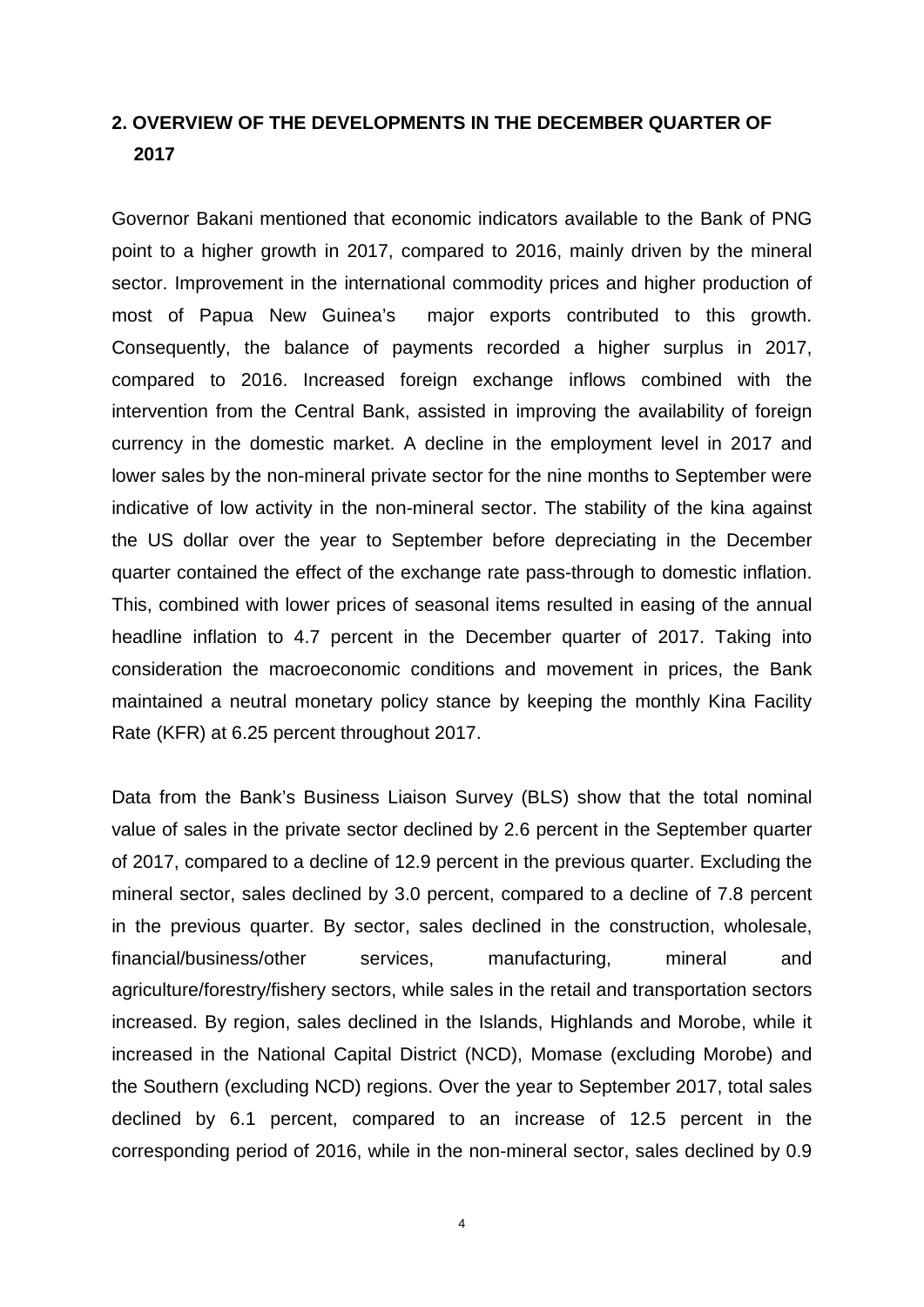percent, compared to an increase of 14.6 percent in the corresponding period of 2016.

The Bank's Employment Index shows that the level of employment in the formal private sector declined by 2.3 percent in the December quarter of 2017, compared to a decline of 1.4 percent in the September quarter of 2017. The level of employment fell by 2.2 percent in the non-mineral sector. By sector, employment decreased in the construction, mineral, wholesale, agriculture/forestry/fisheries, transportation and financial/business and other services, which more than offset increases in the manufacturing and retail sectors. By region, employment declined in the Highlands, Southern, Morobe and Islands regions, while it increased in the Momase and NCD regions. In 2017, the total level of employment declined by 3.9 percent, compared to a marginal increase of 0.3 percent in 2016. In the non-mineral sector, it declined by 4.8 percent in 2017.

The Governor noted that quarterly headline inflation, as measured by the Consumer Price Index (CPI), was 1.3 percent in the December quarter of 2017, compared to 1.0 percent in the September quarter. All expenditure groups recorded price increases except for the 'Communication' and 'Education' expenditure groups which recorded no price change. By urban centre, prices increased in all the surveyed centres. Annual headline inflation was 4.7 percent in the December quarter of 2017, compared to 5.1 percent in the September quarter of 2017. Annual underlying inflation, measured as trimmed mean and exclusion-based, were 2.3 percent and 4.4 percent, respectively in 2017.

In the December quarter of 2017, the average daily kina exchange rate depreciated against the pound sterling by 3.3 percent to £0.2341, the yen by 1.9 percent to ¥35.1235 and the US dollar by 0.8 percent to US\$0.3113. The kina appreciated against the Australian dollar by 1.8 percent to A\$0.4050 and the euro by 0.1 percent to €0.2676. These currency movements resulted in the Trade Weighted Index (TWI) appreciating by 0.04 percent to 30.00 in the December quarter of 2017.

The Governor mentioned that the weighted average kina price of Papua New Guinea's exports, excluding Liquefied Natural Gas (LNG) increased by 14.0 percent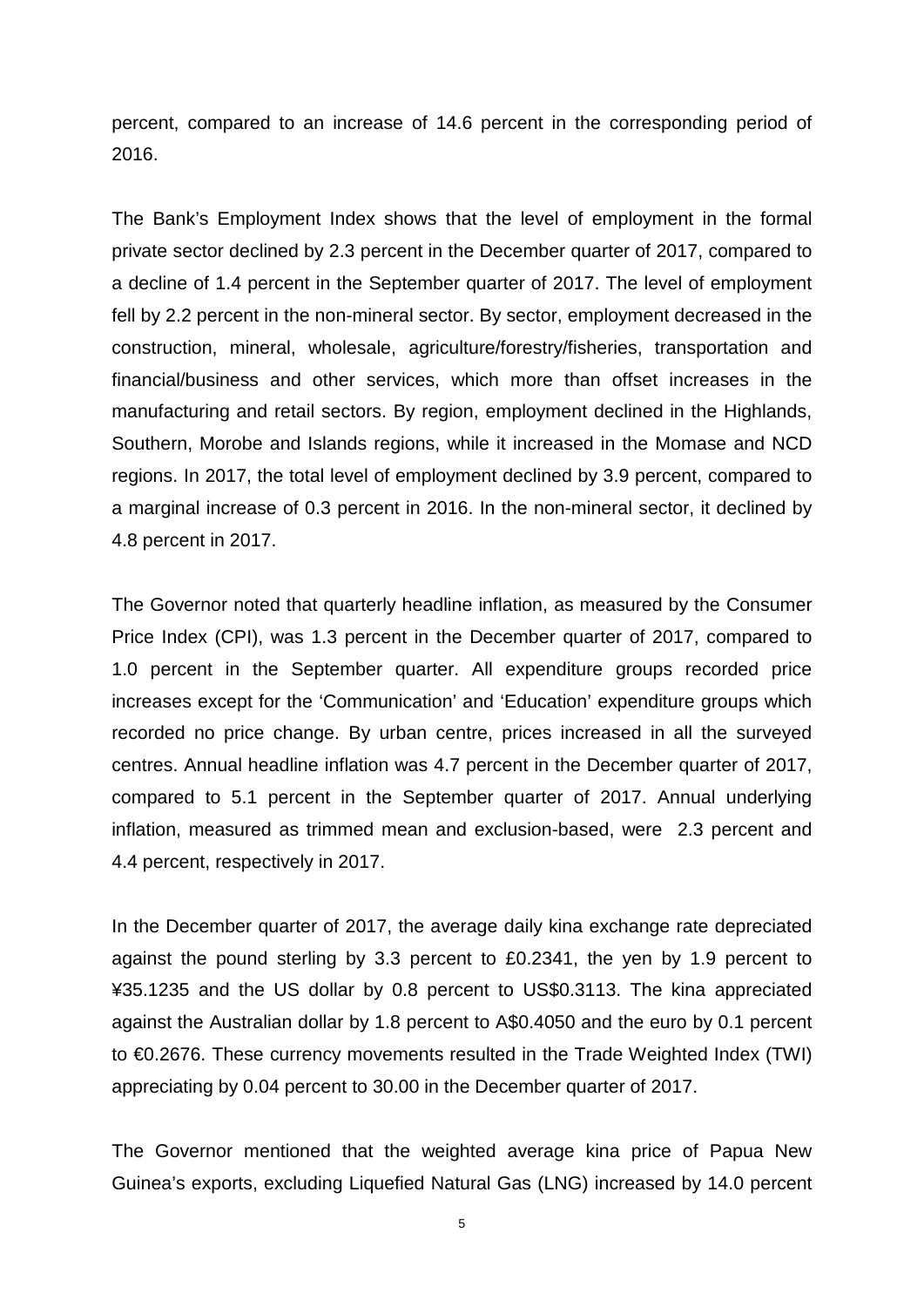in 2017, from 2016. There was an increase of 14.4 percent in the weighted average kina price of mineral exports reflecting higher kina prices for all mineral commodities. For agricultural, logs and marine product exports, the weighted average kina price increased by 12.6 percent, due to higher kina prices of all agricultural commodities, except for cocoa and coffee. Excluding log exports, the weighted average kina price of agricultural and marine product exports increased by 16.8 percent in 2017, from 2016. The higher kina export price reflected improved international prices for most of PNG's export commodities, combined with the effect of the depreciation of the kina against the US dollar.

The balance of payments position recorded a surplus of K350 million in 2017, compared to a surplus of K30 million in 2016. This outcome was a result of higher surplus in the current account, which more than offset a deficit in the capital and financial account.

The current account recorded a surplus of K19,860 million in 2017, compared to a surplus of K16,240 million in 2016. This was due to a higher trade surplus and net transfer receipts, which more than offset net service and income payments.

The capital and financial account recorded a deficit of K19,506 million in 2017, compared to a deficit of K16,203 million in 2016. The outcome was due to outflows in direct, portfolio and other investments reflecting equity outflow from liquidation of investments, short term money market investments offshore and build-up in foreign currency accounts of mineral companies, respectively.

The level of gross foreign exchange reserves at the end of December 2017 was K5,461.2 (US\$1,717.5 ) million, sufficient to cover 5.9 months of total and 9.7 months of non-mineral imports.

Governor Bakani noted that taking into consideration the easing of inflation, stability in the exchange rate and lower imported inflation from PNG's trading partners, the Central Bank maintained a neutral monetary policy stance by keeping the Kina Facility Rate unchanged at 6.25 percent over the December quarter of 2017. The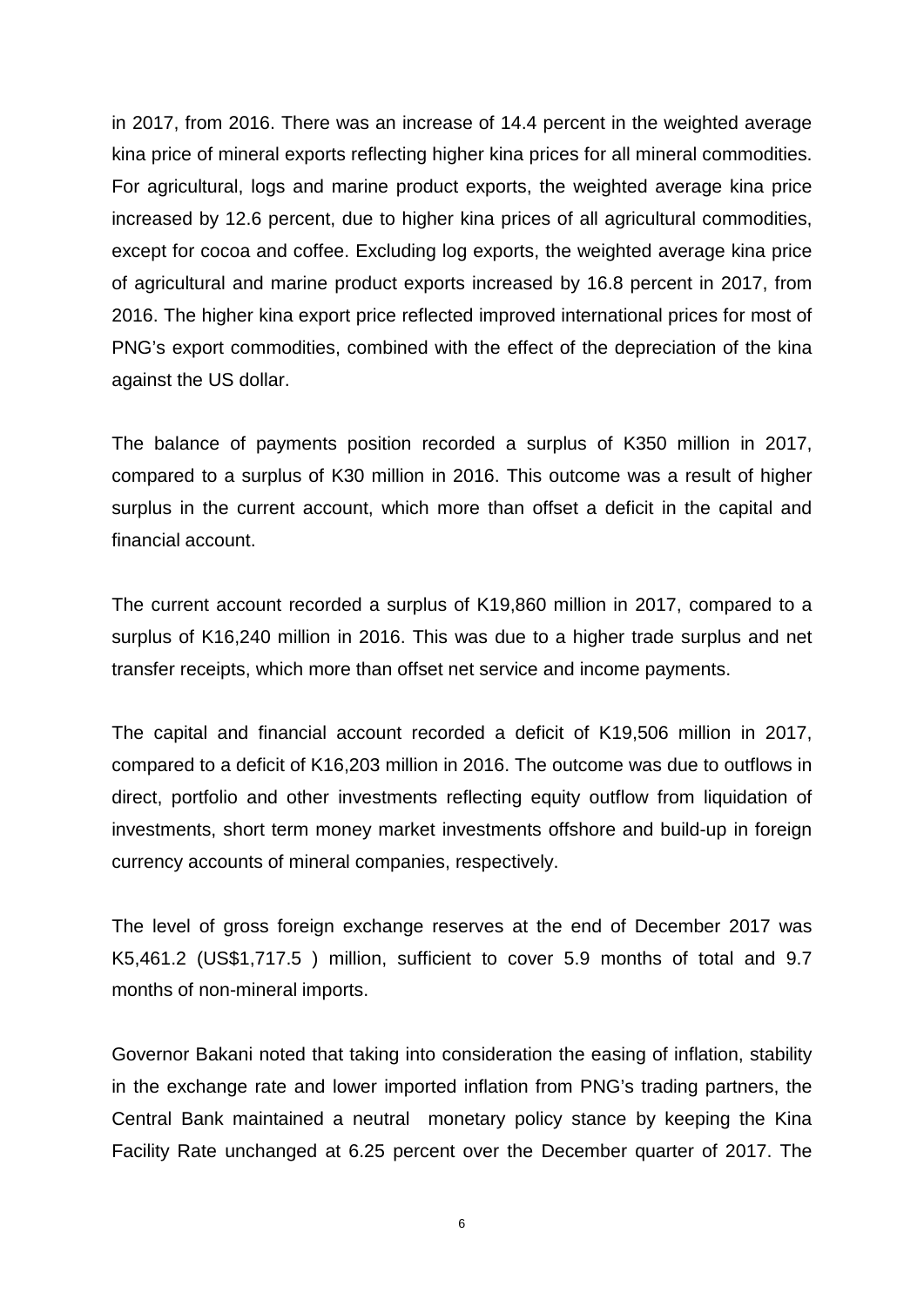dealing margins for the Repurchase Agreement (Repos) were maintained at 100 basis points on both sides of the KFR.

The Bank utilised its Open Market Operation (OMO) instruments in the conduct of monetary policy to manage liquidity, which continued to remain high but unevenly distributed among banks. As a result, borrowing in the inter-bank market increased, as well as lending from the Central Bank through the Repurchase Agreement (Repo). There was a net retirement of K45.7 million of Central Bank Bills (CBBs), while there was a net issuance of K23.2 million in Government Treasury bills and K28.1 million in Treasury bonds during the quarter. The Cash Reserve Requirement for the commercial banks was maintained at 10.0 percent during the quarter.

The average level of broad money supply (M3\*) decreased by 1.8 percent in the December quarter of 2017, compared to an increase of 1.3 percent in the previous quarter. This outcome was influenced by decreases in average net foreign assets (NFA) and net domestic claims of 2.9 percent and 1.0 percent, respectively. The average net domestic claims outstanding, excluding net claims on the Central Government, increased by 0.1 percent in the quarter, compared to an increase of 0.9 percent in the September quarter. The average level of monetary base (reserve money) decreased by 6.2 percent during the December quarter of 2017, following an increase of 0.4 percent in the previous quarter. This reflected a decrease in commercial banks' deposits at the Central Bank.

The NFA of the financial corporations, comprising depository corporations (DCs) and other financial corporations (OFCs), decreased by 3.4 percent to K7,266.7 million in the December quarter of 2017, compared to an increase of 8.5 percent in the previous quarter. There were decreases in the NFA of both the Central Bank and other depository corporations (ODCs).

Net claims on the Central Government by financial corporations increased by K27.9 million to K13,142.1 million in the December quarter of 2017, compared to an increase of K212.2 million in the previous quarter. This resulted from issuance of Government securities, both Treasury bills and Treasury bonds for budget financing.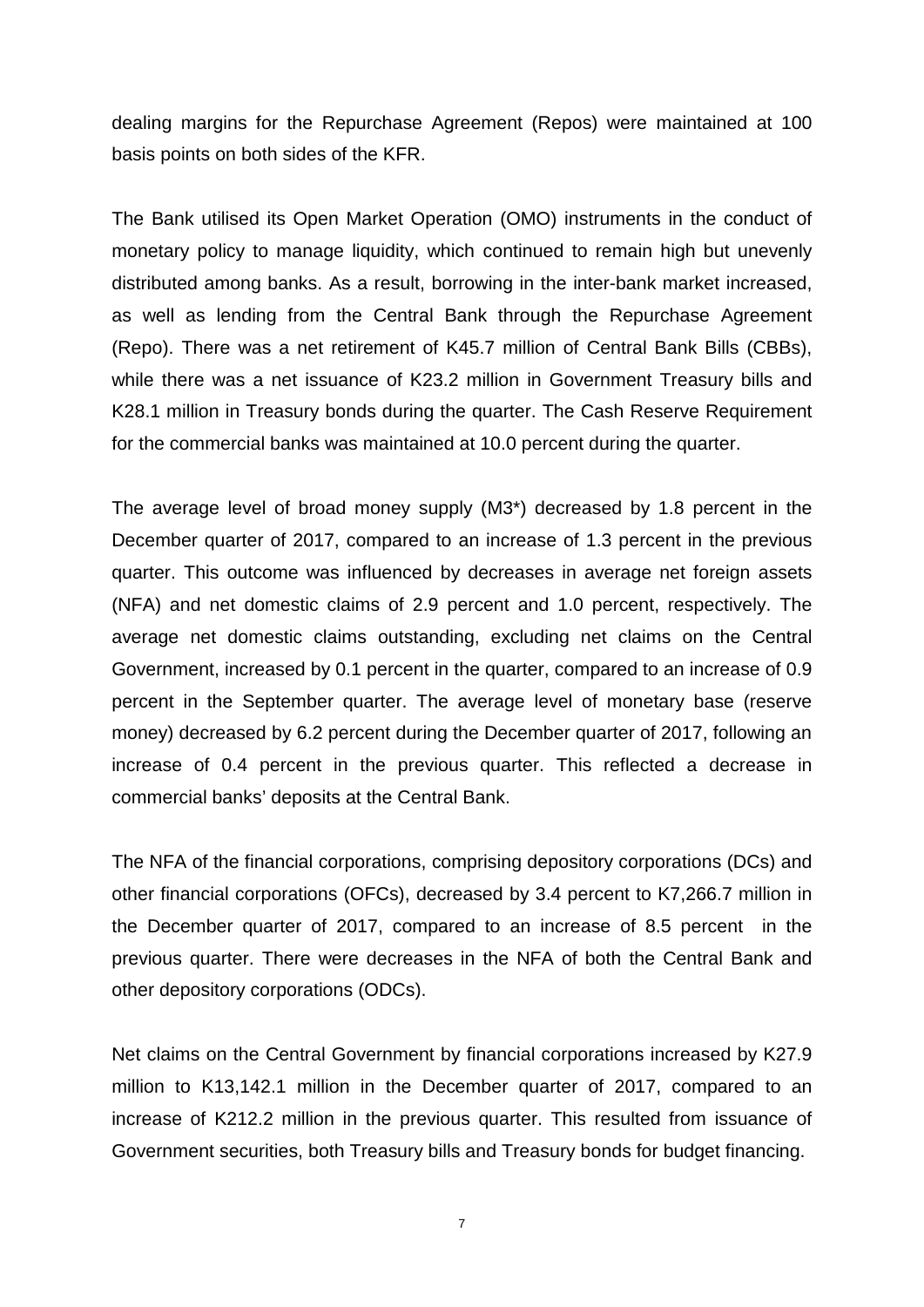In the December quarter of 2017, total domestic credit extended by financial corporations to the private sector, public non-financial corporations and 'Provincial and Local level Governments' increased by K149.8 million to K16,652.3 million, compared to an increase of K93.7 million in the previous quarter. This reflected an increase of K104.0 million in credit to the private sector and K45.8 million to public non-financial corporation sector.

The Governor mentioned that the fiscal position of the National Government in 2017 shows an overall deficit of K1,794.7 million, compared to a deficit of K3,086.9 million in 2016. This represents 2.4 percent of nominal GDP.

Total revenue, including foreign grants, in 2017 was K11,525.0 million, 9.9 percent higher than in 2016. This represents 105.0 percent of the total revised revenue for 2017. The increase reflects higher tax and non-tax receipts, and foreign grants.

Total expenditure in 2017 was K13,319.7 million, 1.9 percent lower than in 2016 and represents 103.6 percent of the 2017 revised expenditure. This outcome was driven by higher recurrent expenditure, which offset lower development expenditure.

The deficit of K1,794.7 million was financed from both the domestic and external sources of K916.6 million and K878.1 million, respectively. Net domestic borrowing comprised net purchases of Government securities by the OFCs and ODCs of K980.3 million and K889.9 million, respectively. These, more than offset net retirement of Government securities by the Central Bank of K430.3 million and by the public non-financial corporations of K30.9 million, while presented cheque floats from the previous year was K492.4 million. Net external borrowing comprised net borrowings in concessional and commercial loans of K576.1 million and K346.9 million, respectively, which more than offset a net repayment of K44.9 million under extraordinary financing.

Total public (Government) debt outstanding in 2017 was K23,558.2 million, compared to K21,943.9 million in 2016, reflecting increases in both the external and domestic debt levels.